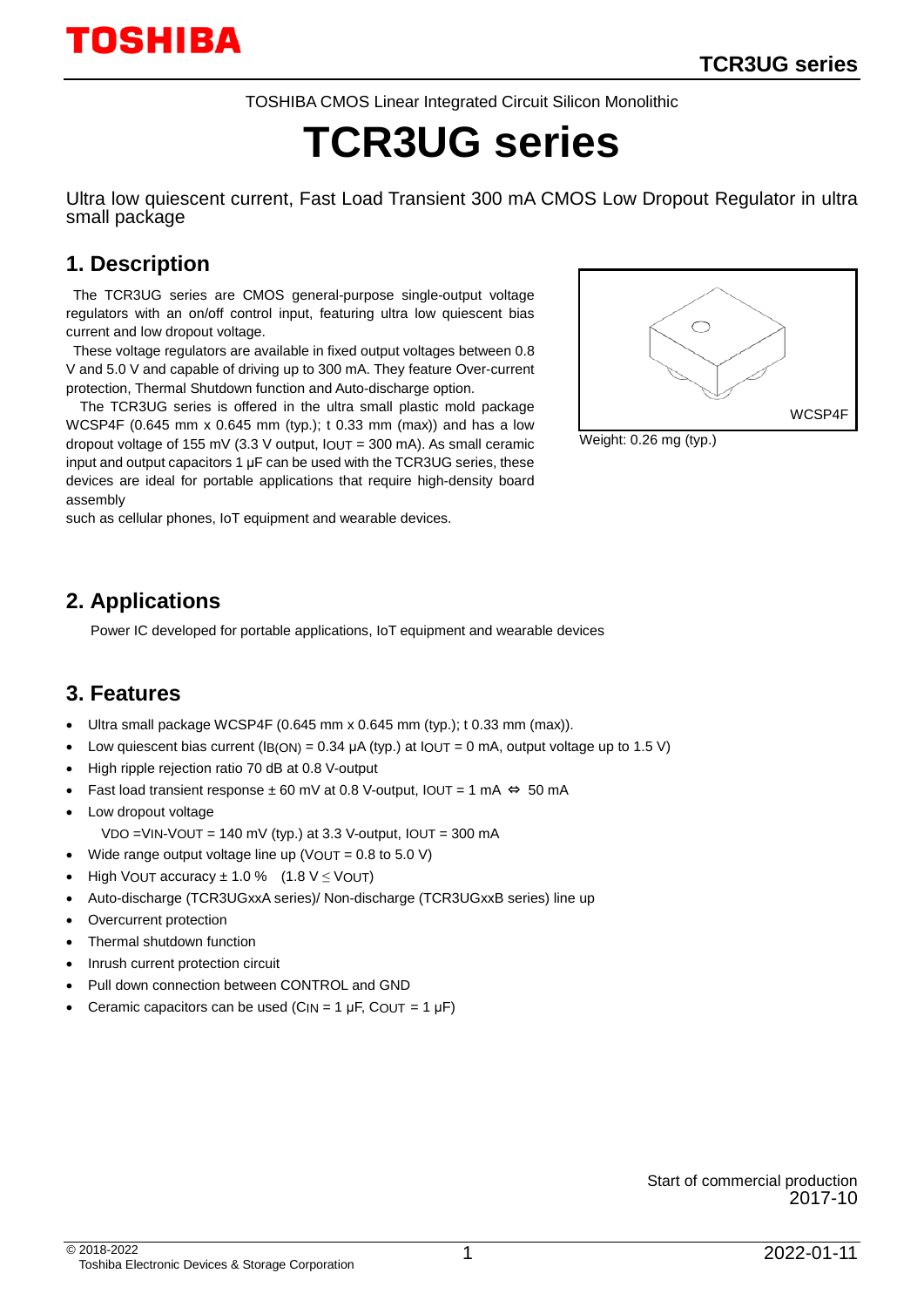## **4. Absolute Maximum Ratings (Ta = 25°C)**

| Characteristics           | Symbol                      | Rating                           | Unit |
|---------------------------|-----------------------------|----------------------------------|------|
| Input voltage             | V <sub>IN</sub>             | $-0.3$ to 6.0                    |      |
| Control voltage           | <b>VCT</b>                  | $-0.3$ to $V_{IN} + 0.3 \le 6.0$ |      |
| Output voltage            | VOUT                        | $-0.3$ to $V_{IN} + 0.3 \le 6.0$ |      |
| Power dissipation         | PD                          | 800<br>(Note1)                   | mW   |
| Junction temperature      |                             | 150                              | °C   |
| Storage temperature range | $\mathsf{T}_{\mathsf{std}}$ | $-55$ to 150                     | °C   |

Note: Using continuously under heavy loads (e.g. the application of high temperature/current/voltage and the significant change in temperature, etc.) may cause this product to decrease in the reliability significantly even if the operating conditions (i.e. operating temperature/current/voltage, etc.) are within the absolute maximum ratings and the operating ranges.

Please design the appropriate reliability upon reviewing the Toshiba Semiconductor Reliability Handbook ("Handling Precautions"/"Derating Concept and Methods") and individual reliability data (i.e. reliability test report and estimated failure rate, etc).

Note1: Rating at mounting on a board Glass epoxy (FR4) board dimension: 40 mm x 40 mm (both sides of board),  $t = 1.6$  mm Metal pattern ratio: a surface approximately 50 %, the reverse side approximately 50 % Through hole : diameter 0.5 mm x 24

## **5. Operating Ranges**

| Characteristics              | Symbol                      | Rating                 |                      |          |    |
|------------------------------|-----------------------------|------------------------|----------------------|----------|----|
| Input voltage                | V <sub>IN</sub>             | (Note 2)<br>1.5 to 5.5 |                      |          | V  |
| Control voltage              | <b>VCT</b>                  |                        | 0 to V <sub>IN</sub> |          | v  |
| Output voltage               | <b>VOUT</b>                 | $0.8$ to $5.0$         |                      |          | V  |
| Output current               | <b>I</b> OUT                | DC                     | 300                  | (Note 3) | mA |
| <b>Operating Temperature</b> | $\mathsf{T}_{\mathsf{OPT}}$ |                        | $-40$ to 85          |          | °C |
| <b>Output Capacitance</b>    | COUT                        | $\geq 1.0 \,\mu F$     |                      |          |    |
| Input Capacitance            | $C_{IN}$                    |                        | $\geq 1.0 \,\mu F$   |          |    |

Note 2:  $IOUT = 1 mA$ .

Please refer to Dropout Voltage (Page 13) and use it within Absolute Maximum Ratings Junction temperature and Operating Temperature Ranges.

Note 3: Do not operate at or near the maximum ratings of operating ranges for extended periods of time. Exposure to such conditions may adversely impact product reliability and results in failures not covered by warranty.

## **6. Pin Assignment (top view)**



|   |                | 2           |
|---|----------------|-------------|
| H | <b>VIN</b>     | <b>VOUT</b> |
| в | <b>CONTROL</b> | <b>GND</b>  |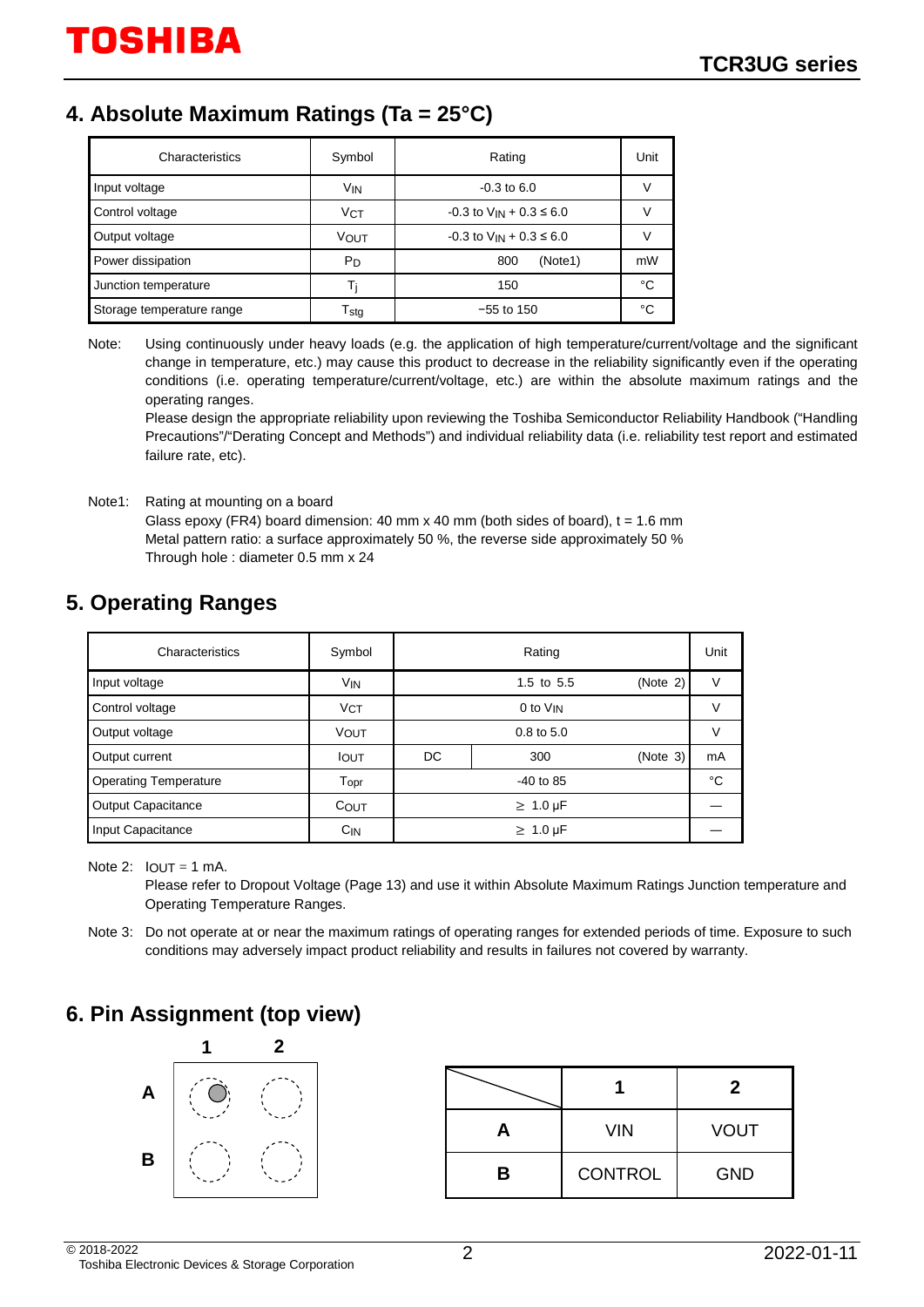# **7. List of Products Number, Output voltage and Marking**

| Product No. | Output voltage(V) | Auto<br>dis-<br>charge | Marking        | Product No. | Output voltage(V) | Auto<br>dis-<br>charge | Marking**      |
|-------------|-------------------|------------------------|----------------|-------------|-------------------|------------------------|----------------|
| TCR3UG08A   | 0.8               |                        | A              | TCR3UG08B   | 0.8               |                        | A              |
| TCR3UG085A  | 0.85              |                        | B              | TCR3UG085B  | 0.85              |                        | B              |
| TCR3UG09A   | 0.9               |                        | $\mathsf C$    | TCR3UG09B   | 0.9               |                        | C              |
| TCR3UG095A  | 0.95              |                        | D              | TCR3UG095B  | 0.95              |                        | D              |
| TCR3UG10A   | 1.0               |                        | E              | TCR3UG10B   | 1.0               |                        | E              |
| TCR3UG105A  | 1.05              |                        | F              | TCR3UG105B  | 1.05              |                        | F              |
| TCR3UG11A   | 1.1               |                        | H              | TCR3UG11B   | 1.1               |                        | H.             |
| TCR3UG115A  | 1.15              |                        | J              | TCR3UG115B  | 1.15              |                        | J              |
| TCR3UG12A   | 1.2               |                        | Κ              | TCR3UG12B   | 1.2               |                        | Κ              |
| TCR3UG13A   | 1.3               |                        | L              | TCR3UG13B   | 1.3               |                        | L.             |
| TCR3UG135A  | 1.35              |                        | M              | TCR3UG135B  | 1.35              |                        | м              |
| TCR3UG15A   | 1.5               |                        | N              | TCR3UG15B   | 1.5               |                        | N              |
| TCR3UG175A  | 1.75              |                        | P              | TCR3UG175B  | 1.75              |                        | P              |
| TCR3UG18A   | 1.8               |                        | R.             | TCR3UG18B   | 1.8               |                        | R.             |
| TCR3UG1825A | 1.825             |                        | G              | TCR3UG185B  | 1.85              |                        | S              |
| TCR3UG185A  | 1.85              |                        | $\mathbf S$    | TCR3UG19B   | 1.9               |                        | T.             |
| TCR3UG19A   | 1.9               | Yes                    | T              | TCR3UG25B   | 2.5               | No                     | U              |
| TCR3UG25A   | 2.5               |                        | U              | TCR3UG26B   | 2.6               |                        | V              |
| TCR3UG26A   | 2.6               |                        | $\vee$         | TCR3UG27B   | 2.7               |                        | W              |
| TCR3UG27A   | 2.7               |                        | W              | TCR3UG28B   | 2.8               |                        | X              |
| TCR3UG28A   | 2.8               |                        | X              | TCR3UG285B  | 2.85              |                        | Y              |
| TCR3UG285A  | 2.85              |                        | Y              | TCR3UG30B   | 3.0               |                        | 0              |
| TCR3UG30A   | 3.0               |                        | $\mathbf 0$    | TCR3UG31B   | 3.1               |                        | $\mathbf{1}$   |
| TCR3UG31A   | 3.1               |                        | $\mathbf{1}$   | TCR3UG32B   | 3.2               |                        | $\overline{2}$ |
| TCR3UG32A   | 3.2               |                        | $\overline{2}$ | TCR3UG33B   | 3.3               |                        | 3              |
| TCR3UG33A   | 3.3               |                        | 3              | TCR3UG35B   | 3.5               |                        | 4              |
| TCR3UG35A   | 3.5               |                        | $\overline{4}$ | TCR3UG36B   | 3.6               |                        | 5              |
| TCR3UG36A   | 3.6               |                        | 5              | TCR3UG41B   | 4.1               |                        | 9              |
| TCR3UG41A   | 4.1               |                        | 9              | TCR3UG42B   | 4.2               |                        | 6              |
| TCR3UG42A   | 4.2               |                        | 6              | TCR3UG45B   | 4.5               |                        | 7              |
| TCR3UG45A   | 4.5               |                        | $\overline{7}$ | TCR3UG50B   | 5.0               |                        | 8              |
| TCR3UG50A   | 5.0               |                        | 8              |             |                   |                        |                |

\*\*Marking is rotated 90 degrees to the left.

### **Top Marking (top view)**

Example: TCR3UG08A (0.8 V output) Example: TCR3UG08B (0.8 V output)





2022-01-11 © 2018-2022 Toshiba Electronic Devices & Storage Corporation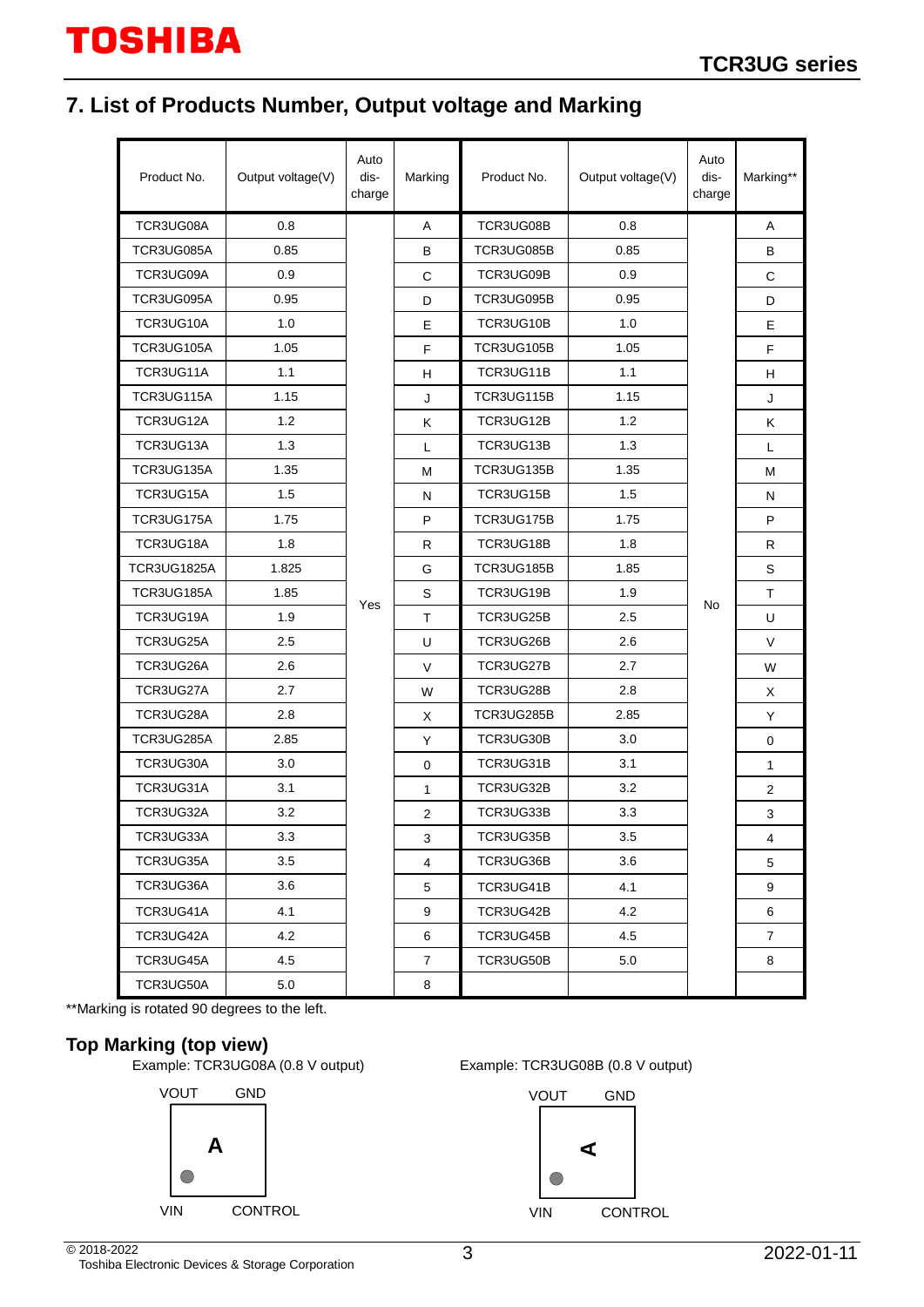# **8. Block Diagram**

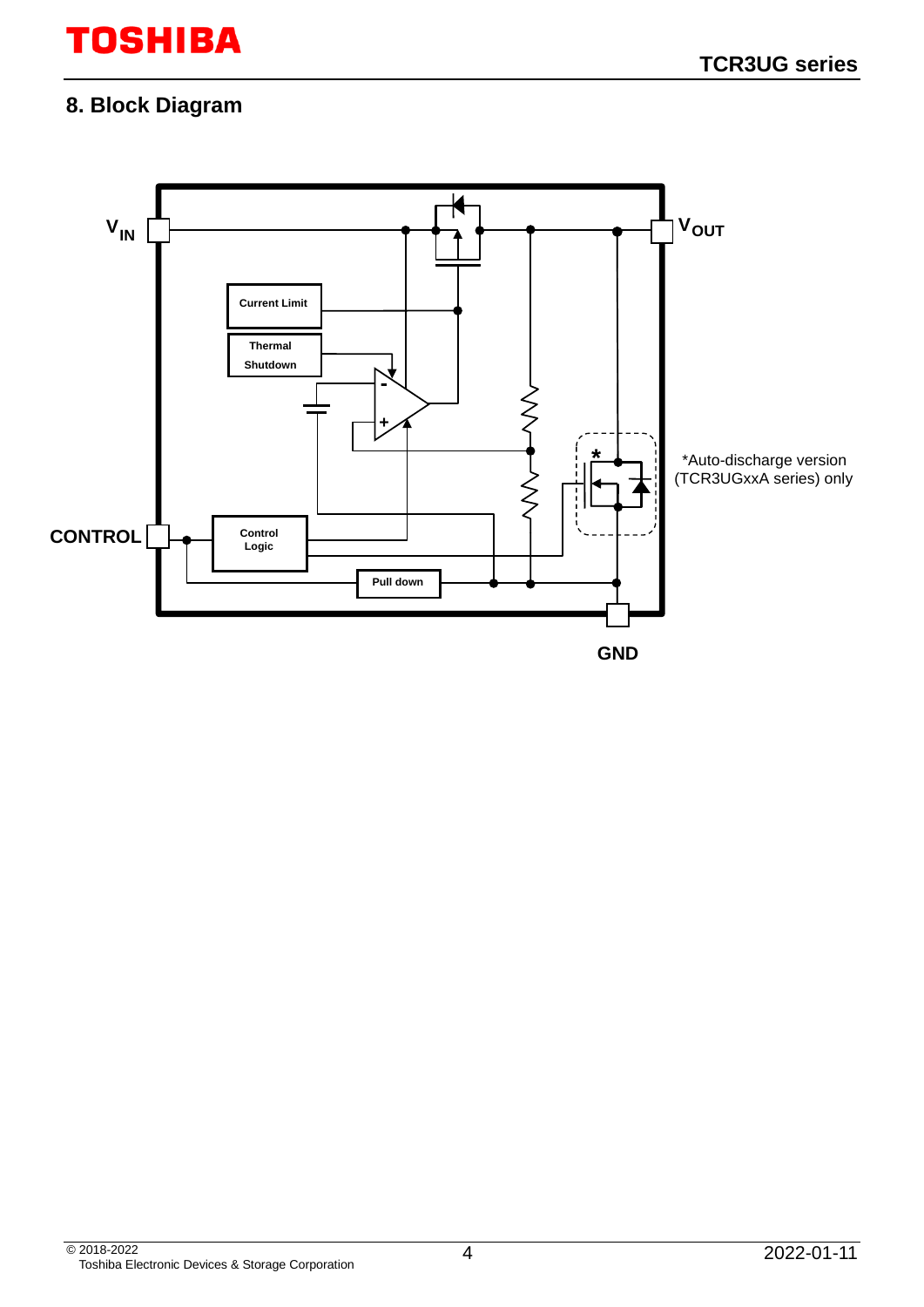# **9. Electrical Characteristics**

#### **(Unless otherwise specified, VIN = VOUT+1 V (VOUT>1.5V), VIN=2.5V (VOUT≤1.5V), IOUT = 50 mA, CIN = COUT = 1 μF)**

| Characteristics           | Symbol                | <b>Test Condition</b>                                                                      |                   | $T_i = 25^{\circ}C$              |                                  |                          | $T_i = -40$ to 85°C<br>(Note 9) |                          | Unit                   |
|---------------------------|-----------------------|--------------------------------------------------------------------------------------------|-------------------|----------------------------------|----------------------------------|--------------------------|---------------------------------|--------------------------|------------------------|
|                           |                       |                                                                                            |                   | Min                              | Typ.                             | Max                      | Min                             | Max                      |                        |
| Output voltage accuracy   | VOUT                  | $IQIIT = 50 mA$                                                                            | $V_{OUT}$ < 1.8 V | $-18$                            |                                  | $+18$                    | $\overline{\phantom{0}}$        |                          | mV                     |
|                           |                       | (Note 4)                                                                                   | $1.8 V \leq$ VOUT | $-1.0$                           | $\overbrace{\phantom{12322111}}$ | $+1.0$                   | $\overline{\phantom{0}}$        |                          | %                      |
| Input voltage             | <b>V<sub>IN</sub></b> | $IOUT = 1 mA$                                                                              |                   | 1.5                              | $\overline{\phantom{0}}$         | 5.5                      | 1.5                             | 5.5                      | $\vee$                 |
| Line regulation           | Reg·line              | $I_{OUT} = 1 mA$                                                                           | (Note 5)          | $\overline{\phantom{0}}$         | $\mathbf{1}$                     | 15                       | $\overline{\phantom{0}}$        |                          | mV                     |
| Load regulation           | Reg·load              | $1 \text{ mA} \leq 10 \text{ UT} \leq 300 \text{ mA}$                                      | (Note 6)          | $\overbrace{\phantom{12322111}}$ | 10                               | 30                       |                                 | $\overline{\phantom{0}}$ | mV                     |
|                           | IB(ON1)               | $I_{\text{OUT}} = 0$ mA, $V_{\text{OUT}} \le 1.5V$ (Note 7)                                |                   | $\overbrace{\phantom{12322111}}$ | 0.34                             | $\overline{\phantom{0}}$ |                                 | 0.58                     | μA                     |
| Quiescent current         | IB(ON2)               | $IOLIT = 0 mA$ ,<br>$1.75 V \leq V_{OUT} \leq 5 V$                                         |                   | 0.38                             |                                  | $\overline{\phantom{0}}$ | 0.68                            | μA                       |                        |
| Stand-by current          | IB (OFF1)             | $VCT = 0 V$ , $VIN = 2.5 V$                                                                |                   | 0.03                             |                                  | $\overline{\phantom{0}}$ | 0.16                            | μA                       |                        |
|                           | B (OFF2)              | $V_{CT} = 0 V$ , $V_{IN} = 5.5 V$                                                          |                   | 0.03                             | $\overline{\phantom{0}}$         | $\overline{\phantom{0}}$ | 0.20                            | μA                       |                        |
| Control pull down current | <b>ICT</b>            |                                                                                            |                   | $\overline{\phantom{0}}$         | 0.1                              | $\overline{\phantom{0}}$ | $\overline{\phantom{0}}$        |                          | μA                     |
| Dropout voltage           | <b>V<sub>DO</sub></b> | $IQIIT = 300 mA$                                                                           | $VOUT = 1.8 V$    | $\overline{\phantom{0}}$         | 335                              |                          | $\overline{\phantom{0}}$        | 457                      | mV                     |
|                           |                       |                                                                                            | $V$ OUT = 3.3 V   | $\overline{\phantom{0}}$         | 140                              |                          | $\overline{\phantom{0}}$        | 273                      | mV                     |
| Output noise voltage      | <b>V<sub>NO</sub></b> | $IOUT = 10 mA$ .<br>10 Hz ≤ f ≤ 100 kHz, Ta = 25°C<br>(Note 6)                             |                   |                                  | 50                               |                          |                                 |                          | $\mu V$ <sub>rms</sub> |
| Ripple rejection ratio    | R.R.                  | $IQIUT = 10 mA$<br>$f = 1$ kHz, $V$ Ripple = 200 m $V$ p-p,<br>$Ta = 25^{\circ}C$ (Note 6) |                   |                                  | 70                               |                          |                                 |                          | dB                     |
|                           |                       | $IOI/T = 1 mA \rightarrow 50 mA (Note 8)$                                                  |                   | $\overline{\phantom{0}}$         | $-60$                            |                          | $\overline{\phantom{0}}$        |                          | mV                     |
| Load transient response   | $\angle$ Yout         | $I_{OUT} = 50 \text{ mA} \rightarrow 1 \text{ mA}$ (Note 8)                                |                   |                                  | +60                              |                          |                                 |                          | mV                     |
| Temperature coefficient   | Tcvo                  | $-40^{\circ}$ C $\leq$ T <sub>opr</sub> $\leq$ 85 $^{\circ}$ C                             |                   | $\overline{\phantom{0}}$         | 75                               |                          | $\overline{\phantom{0}}$        | $\overline{\phantom{0}}$ | ppm/°C                 |
| Control voltage (ON)      | VCT (ON)              |                                                                                            |                   | 1.0                              | $\overbrace{\phantom{12321111}}$ | 5.5                      | 1.0                             | 5.5                      | V                      |
| Control voltage (OFF)     | VCT (OFF)             | $\overline{\phantom{0}}$                                                                   |                   | 0                                | $\overline{\phantom{0}}$         | 0.4                      | 0                               | 0.4                      | $\vee$                 |
| Discharge on resistance   | R <sub>SD</sub>       |                                                                                            |                   |                                  | 10                               |                          |                                 |                          | Ω                      |

Note 4: stable state with fixed IOUT condition

- Note 5: VOUT ≤ 1.5 V, 2.5 V ≤ VIN ≤ 5.5 V
	- 1.75 V ≤ VOUT ≤ 4.2 V, VOUT + 1 V ≤ VIN ≤ 5.5 V VOUT = 4.5 V, VOUT = 5.0 V, not applicable
- Note  $6:$  VOUT =  $0.8V$
- Note 7: except Control pull down current (ICT)
- Note 8: VOUT = 0.8 V, VIN = 3.3 V
- Note 9: This parameter is warranted by design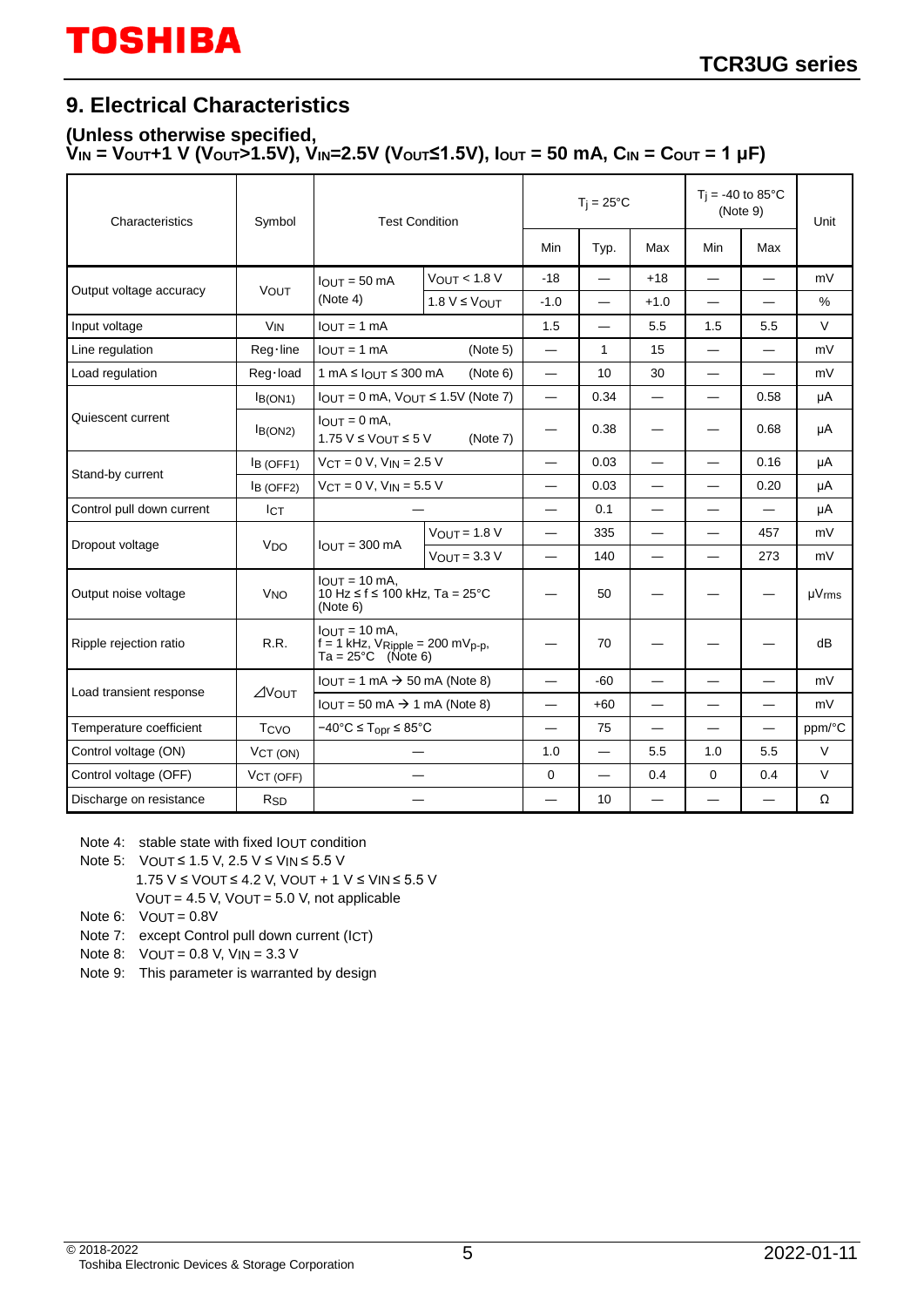# **10. Dropout voltage**

#### $(l_{\text{OUT}} = 300 \text{ mA}, C_{\text{IN}} = C_{\text{OUT}} = 1 \text{ }\mu\text{F})$

| Output voltages                  | Symbol          | Min | Typ.<br>$T_i = 25^{\circ}C$ | Max<br>(Note 10) | Unit |
|----------------------------------|-----------------|-----|-----------------------------|------------------|------|
| $0.8 V \leq V_{OUT} < 0.9 V$     |                 |     | 1025                        | 1257             |      |
| $0.9 V \leq$ Vout < 1.0 V        |                 |     | 930                         | 1157             |      |
| $1.0 V ≤ V$ OUT < 1.1 V          |                 |     | 835                         | 1057             |      |
| $1.1 V ≤ V_{OUT} < 1.2 V$        | V <sub>DO</sub> |     | 740                         | 957              |      |
| 1.2 V ≤ V <sub>OUT</sub> < 1.3 V |                 |     | 660                         | 857              |      |
| $1.3 V \leq$ Vout < 1.5 V        |                 |     | 580                         | 757              |      |
| 1.5 V ≤ V <sub>OUT</sub> < 1.6 V |                 |     | 450                         | 617              |      |
| 1.6 V ≤ VOUT < 1.8 V             |                 |     | 400                         | 537              | mV   |
| 1.8 V ≤ VOUT < 2.0 V             |                 |     | 335                         | 457              |      |
| $2.0 V ≤ V_{OUT} < 2.5 V$        |                 |     | 260                         | 405              |      |
| 2.5 V ≤ VOUT < 3.0 V             |                 |     | 185                         | 327              |      |
| $3.0 V \leq$ Vout < 3.6 V        |                 |     | 140                         | 273              |      |
| $3.6 V \leq$ Vout < 4.5 V        |                 |     | 130                         | 228              |      |
| $4.5 V \leq V_{OUT} \leq 5.0 V$  |                 |     | 120                         | 195              |      |

Note 10:  $T_j = -40$  to 85 °C. This parameter is warranted by design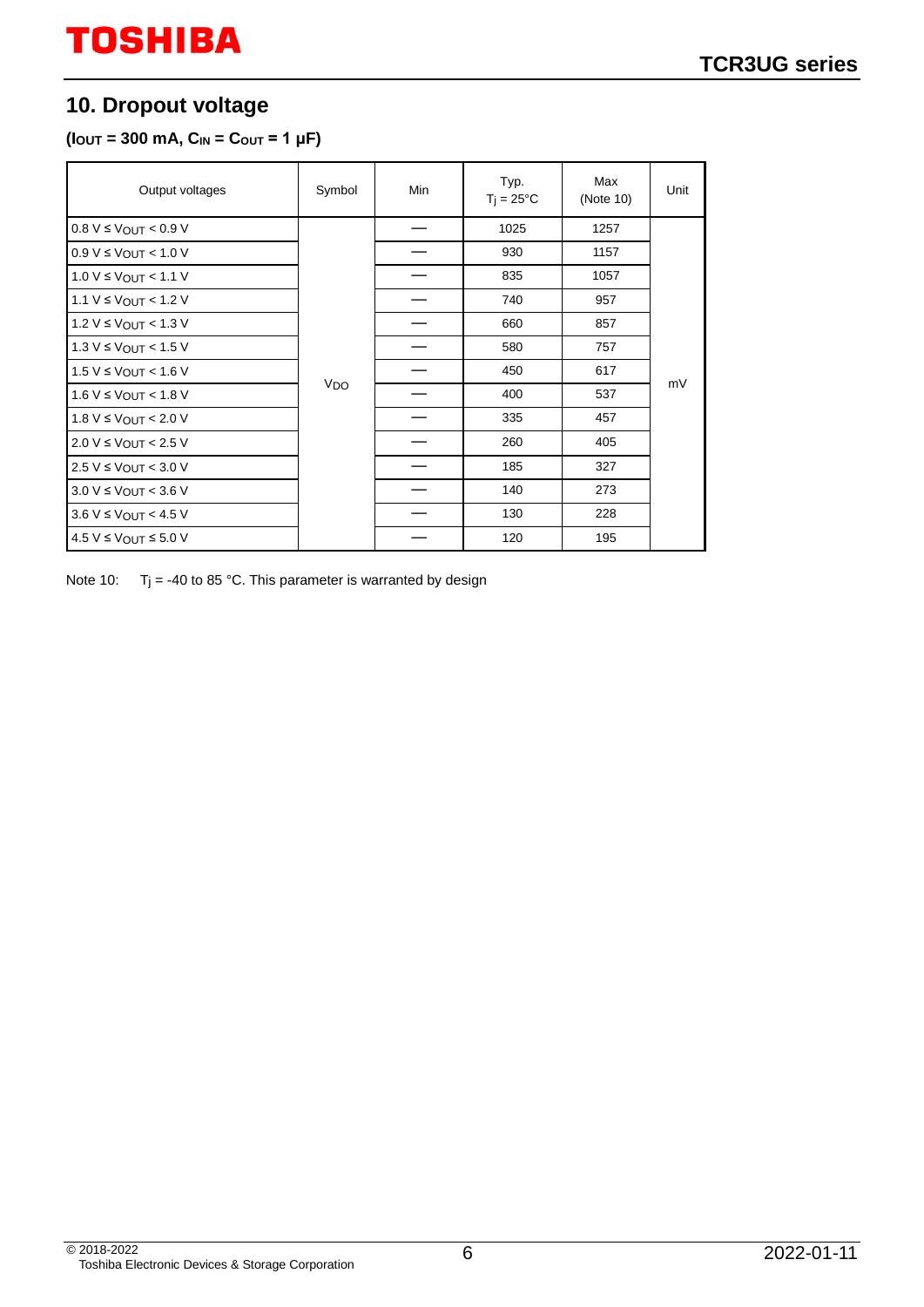### **11. Application Note**

#### **11.1. Example of Application Circuit**



The figure above shows the Example of configuration for using a Low-Dropout regulator. Insert a capacitor at  $V_{OUT}$  and VIN pins for stable input/output operation. (Ceramic capacitors can be used).

#### **11.2. Power Dissipation**

Board-mounted power dissipation ratings are available in the Absolute Maximum Ratings table. Power dissipation is measured on the board condition shown below.

[The Board Condition]

Board material: Glass epoxy (FR4) Board dimension: 40 mm x 40 mm (both sides of board),  $t = 1.6$  mm Metal pattern ratio: a surface approximately 50 %, the reverse side approximately 50 % Through hole: diameter 0.5 mm x 24



**Ambient temperature Ta (°C)**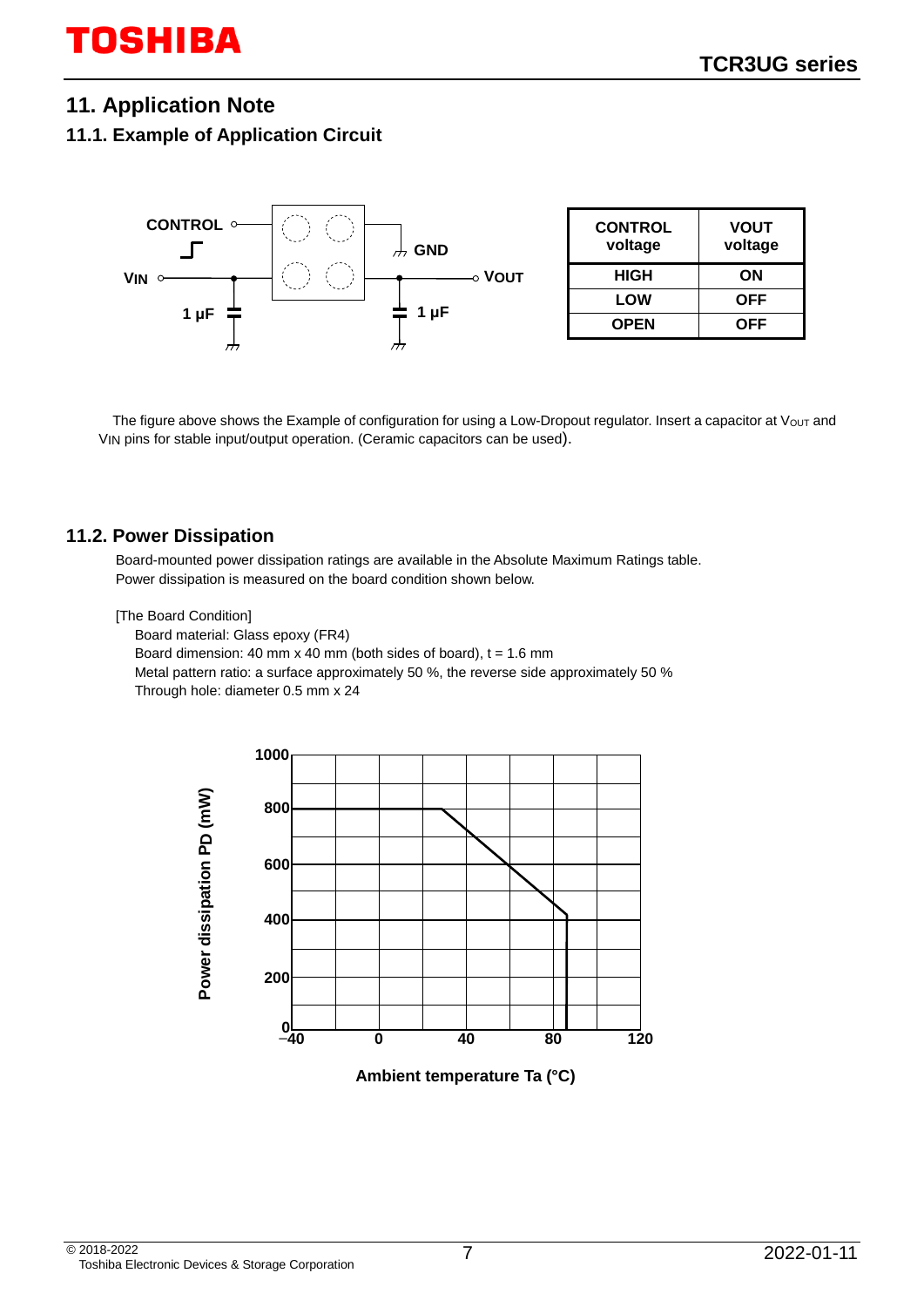### **11.3. Attention in Use**

#### **Output Capacitors**

Ceramic capacitors can be used for these devices. However, because of the type of the capacitors, there might be unexpected thermal features. Please consider application condition for selecting capacitors. And Toshiba recommends the ESR of ceramic capacitor is under 10 Ω. For stable operation, we recommend over 1 μF.

#### ● Mounting

The long distance between IC and input output capacitor might affect phase compensation by impedance in wire and inductor. For stable power supply, input output capacitor need to mount near IC as much as possible. Also VIN and GND pattern need to be large and make the wire impedance small as possible.

#### Permissible Loss

Please have enough design patterns for expected maximum permissible loss. And under consideration of ambient temperature, input voltage, output current etc., we recommend proper dissipation ratings for maximum permissible loss; in general maximum dissipation rating is 70 to 80 %.

#### Over current Protection and Thermal shutdown function

Over current protection and Thermal shutdown function are designed in these products, but these are not designed to constantly ensure the suppression of the device within operation limits. Depending on the condition during actual usage, it could affect the electrical characteristic specification and reliability. Also note that if output pins and GND pins are not completely shorted out, these products might break down.

When using these products, please read through and understand the concept of dissipation for absolute maximum ratings from the above mention or our 'Semiconductor Reliability Handbook'. Then use these products under absolute maximum ratings in any condition. Furthermore, Toshiba recommends inserting failsafe system into the design.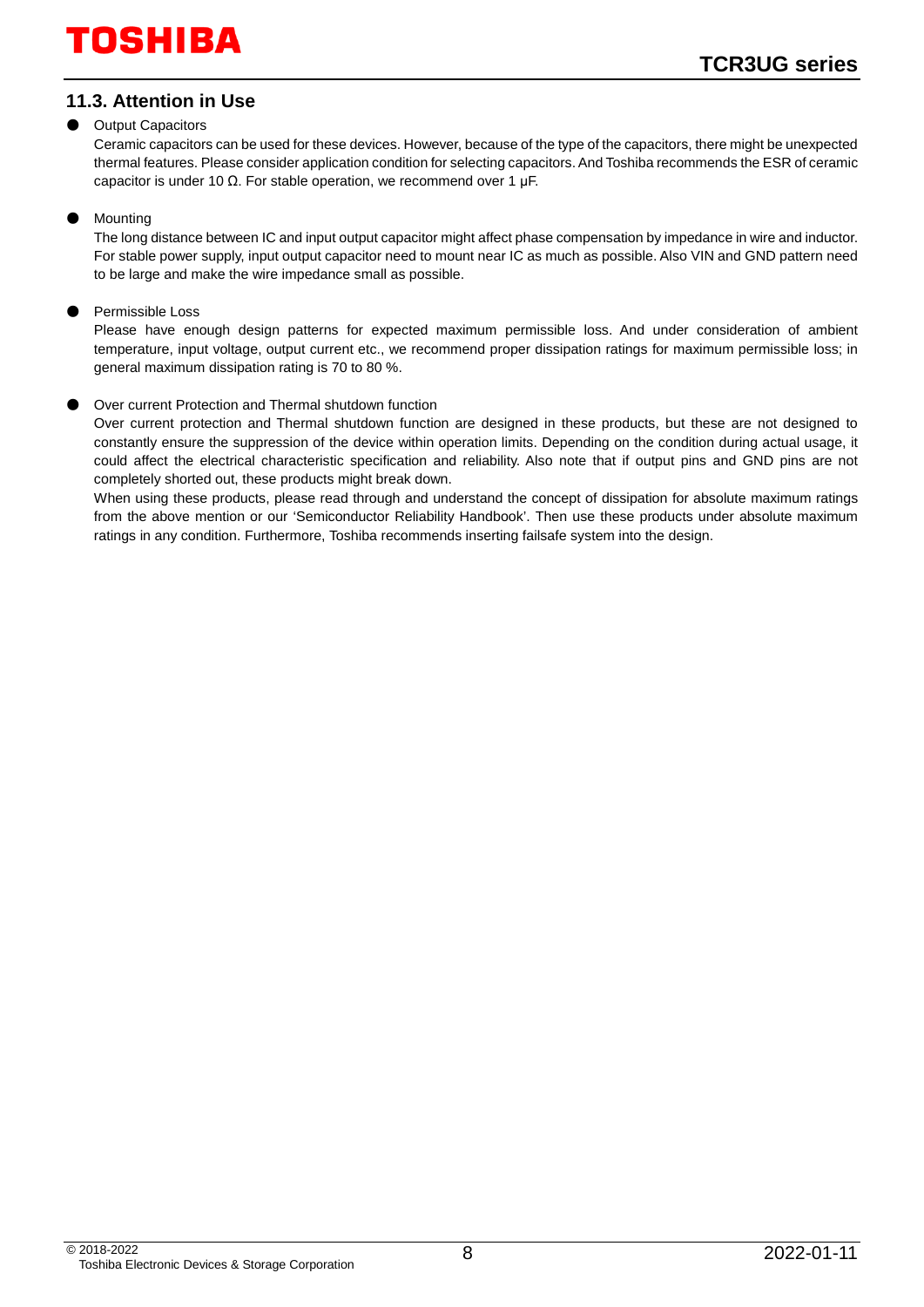# **12. Representative Typical Characteristics**

# **12.1. Output Voltage vs. Input Voltage**

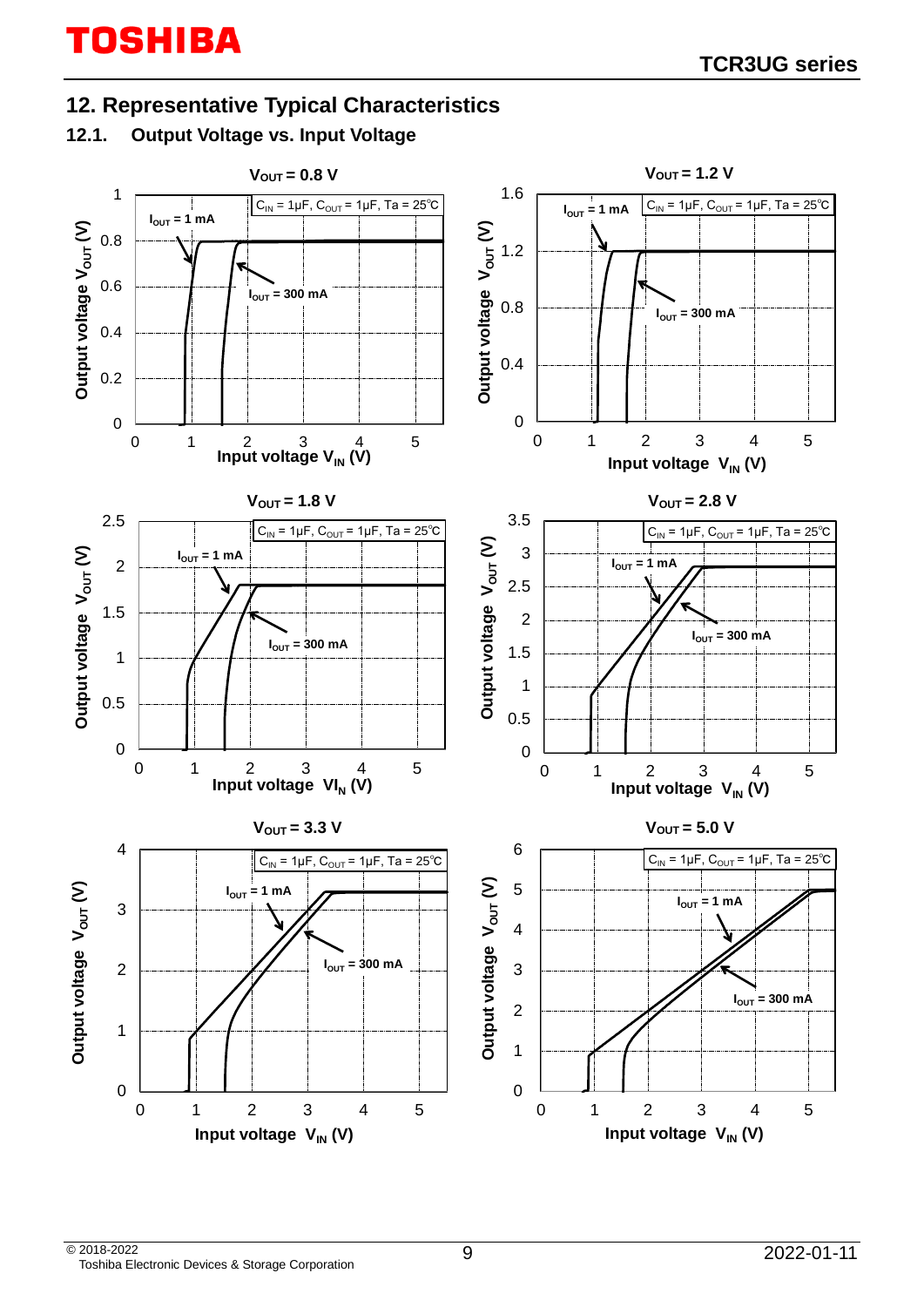### **12.2. Output Voltage vs. Output Current**

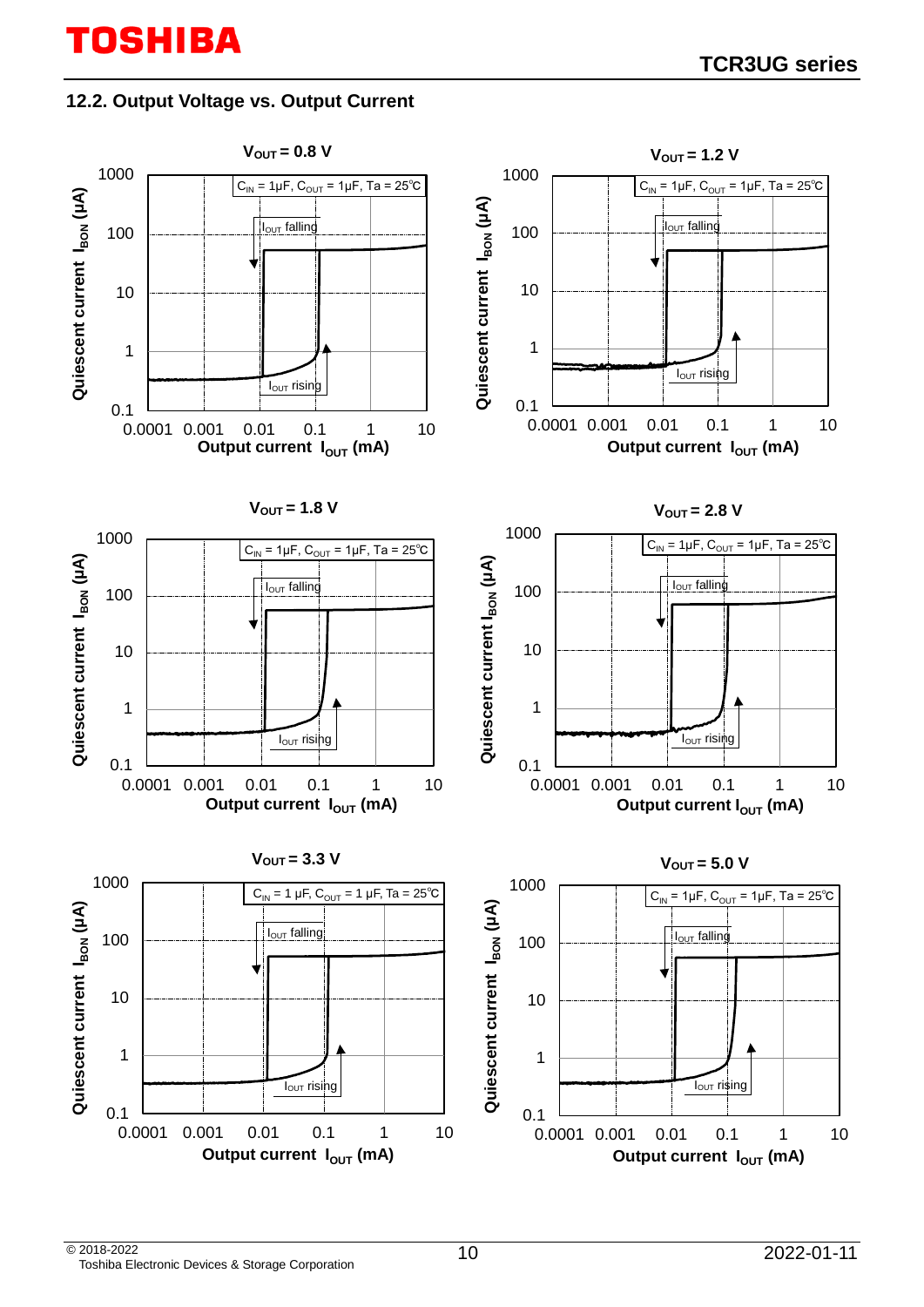### **12.3. Quiescent Current vs. Input Voltage**

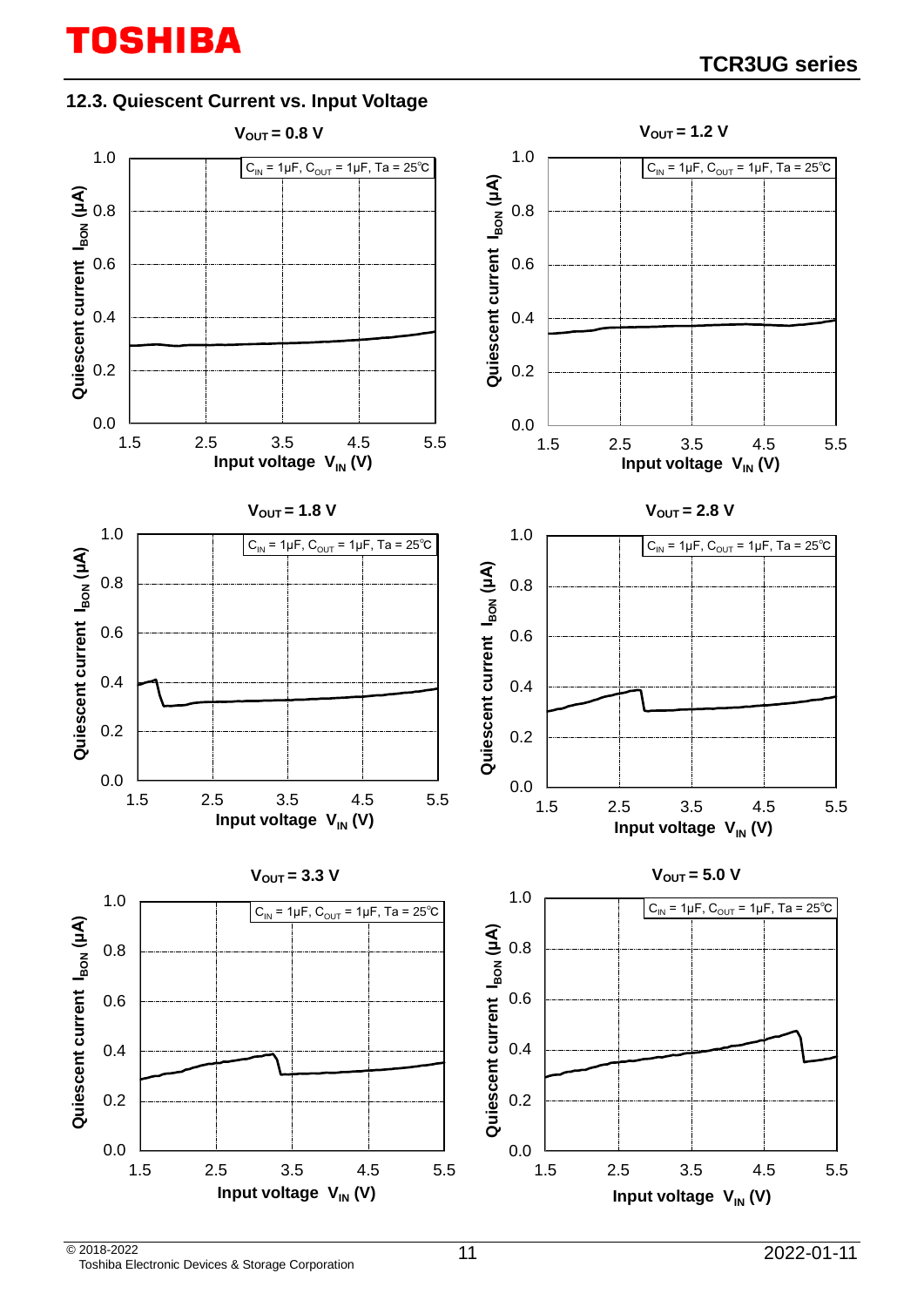### **12.4. Dropout Voltage vs. Output current**

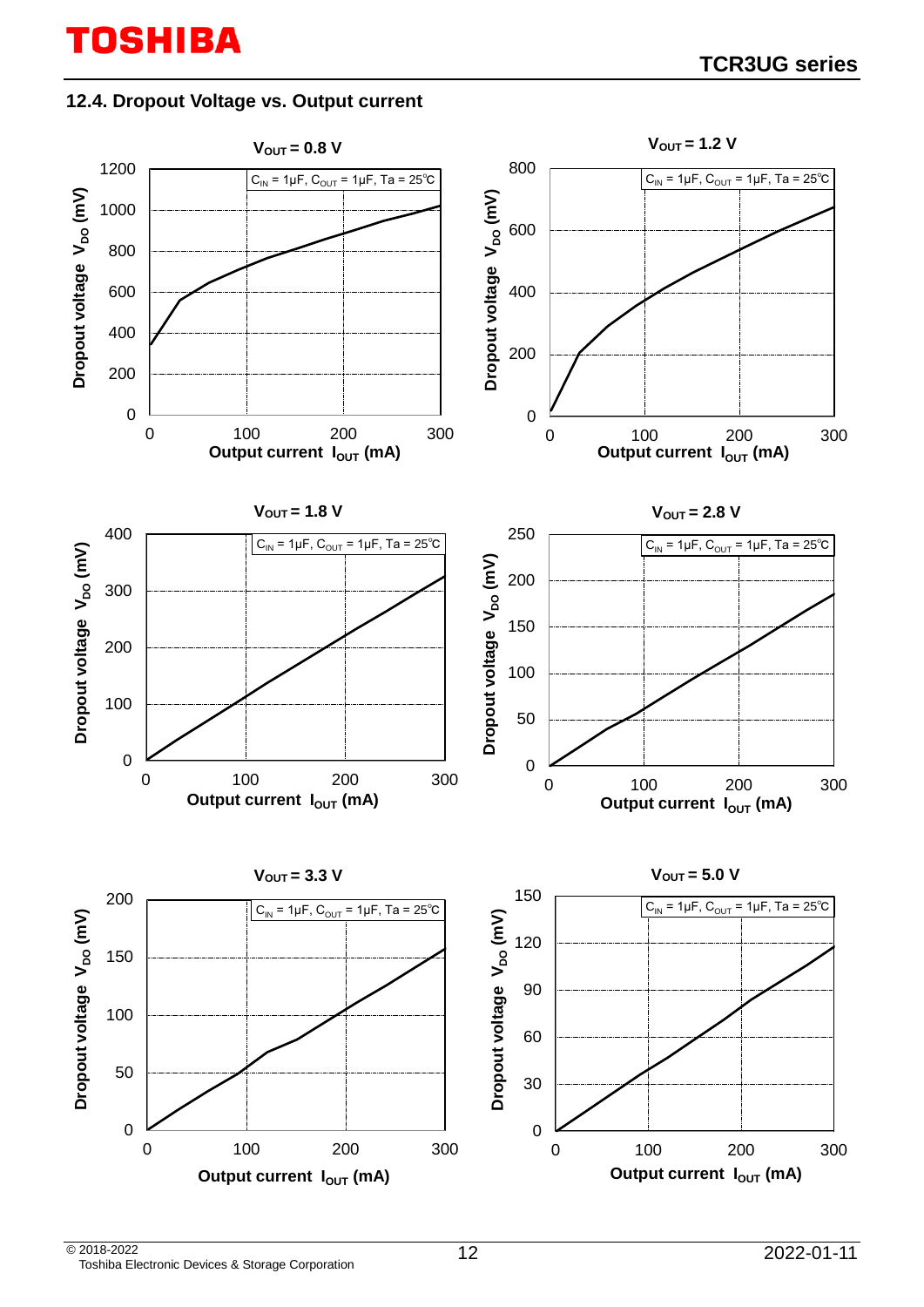### **12.5. Dropout Voltage vs. Temprature**

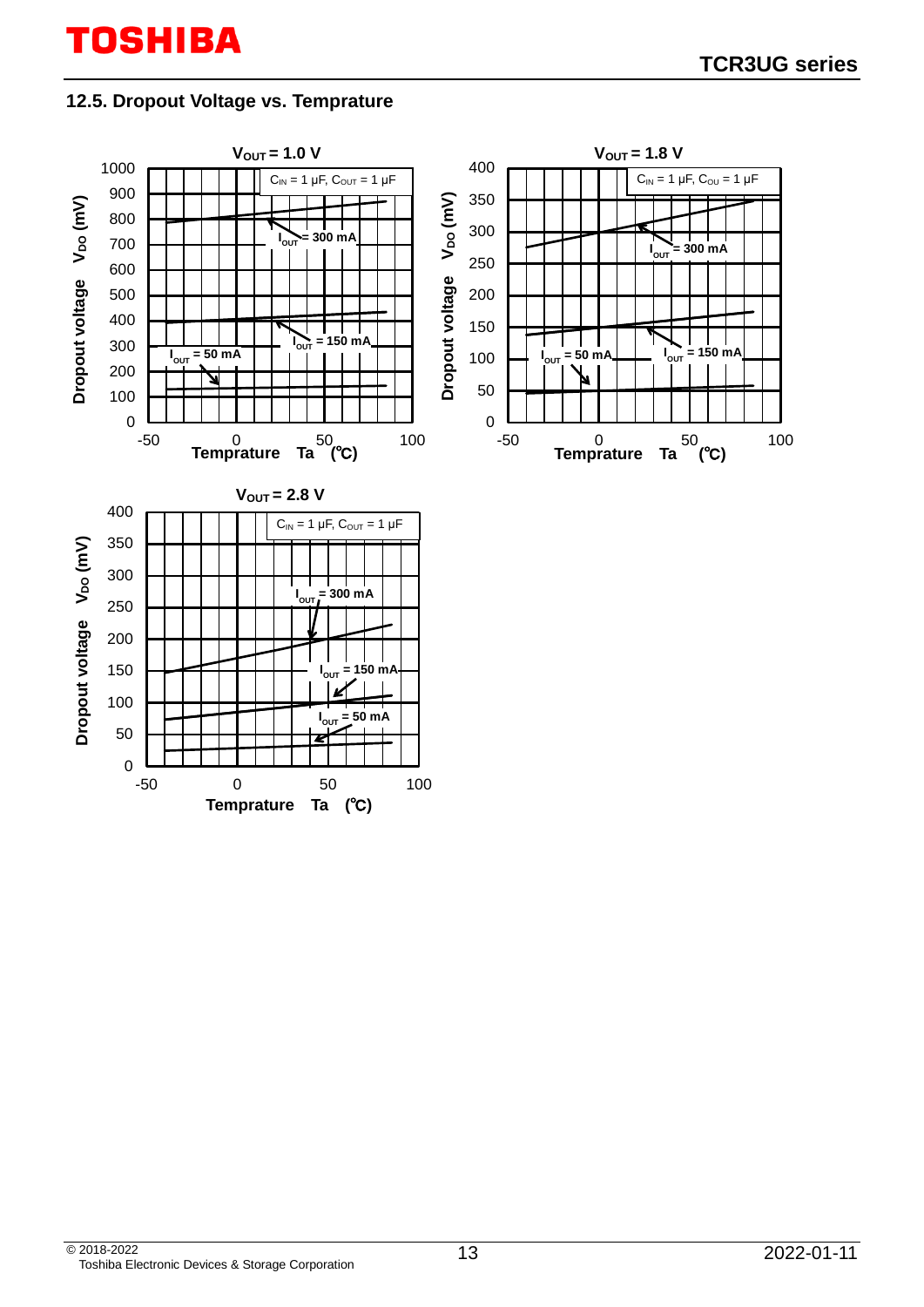## **12.6. Ripple Rejection Ratio vs. Frequency**



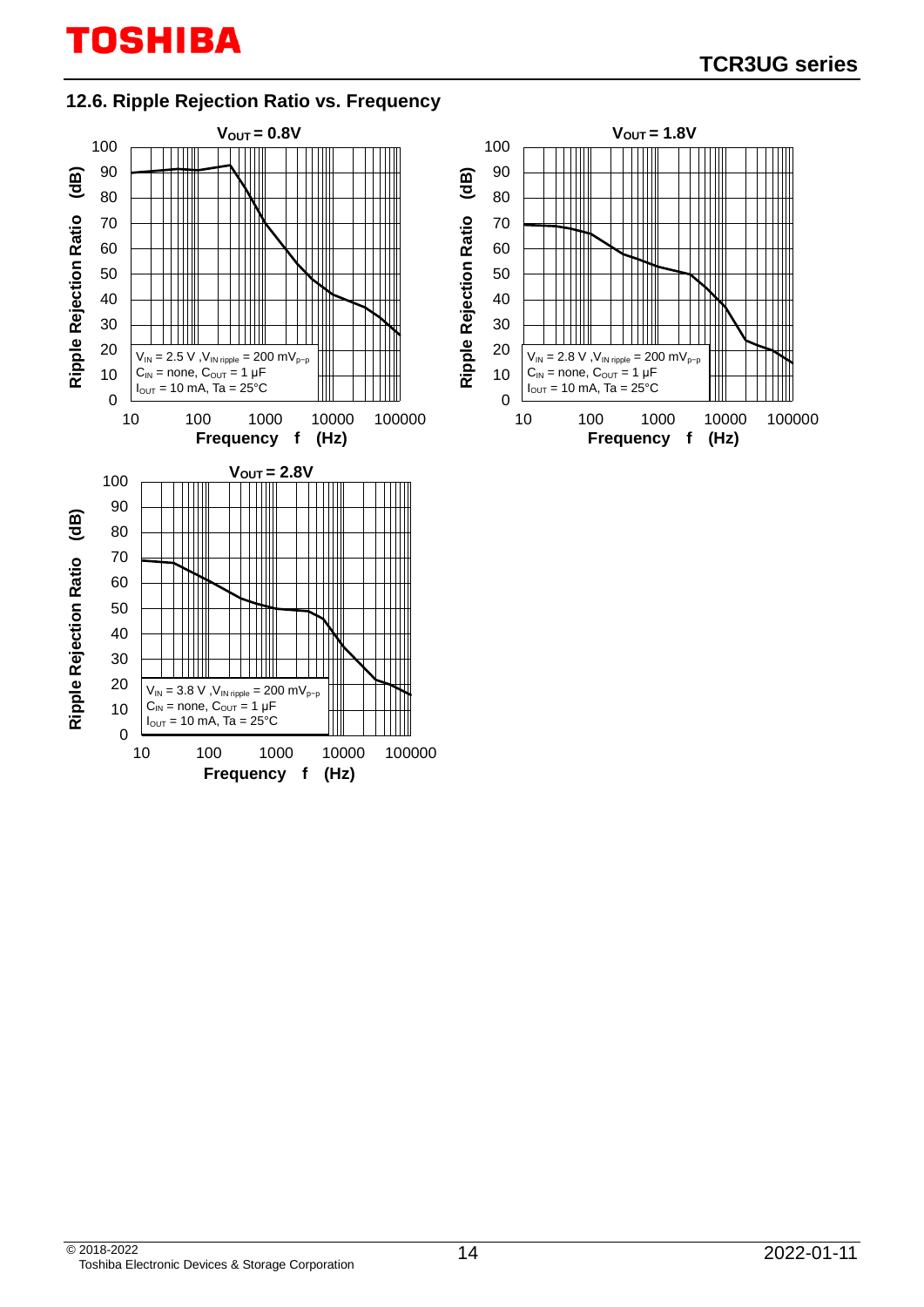### **12.7. Load Transient Response**



#### 12.8. t<sub>ON</sub> Response









### **12.9. tOFF Response (Auto-discharge)**







Note: The above characteristics curves are presented for reference only and not guaranteed by production test, unless otherwise noted.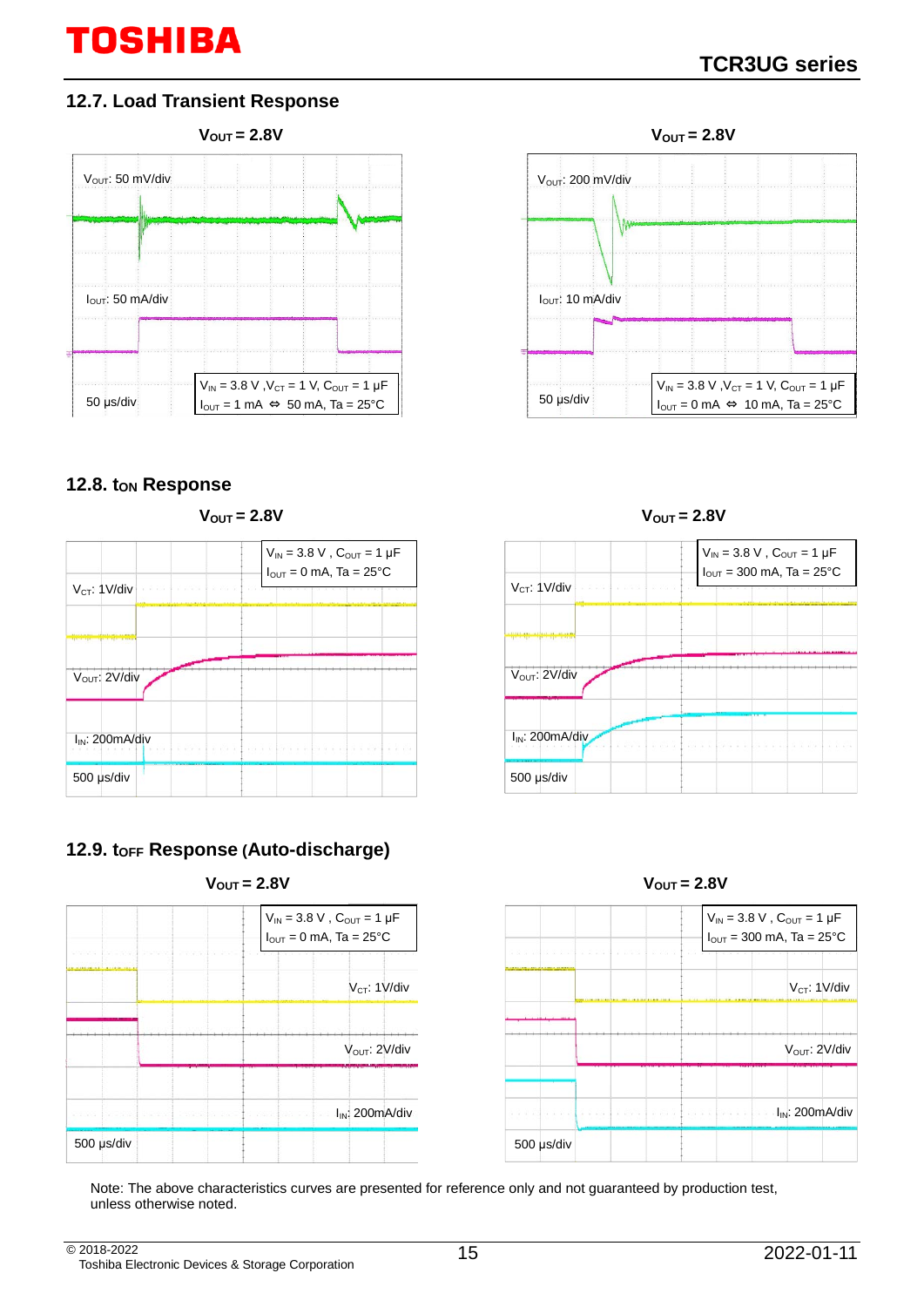# **13. Package Information**



**Weight: 0.26 mg (typ.)**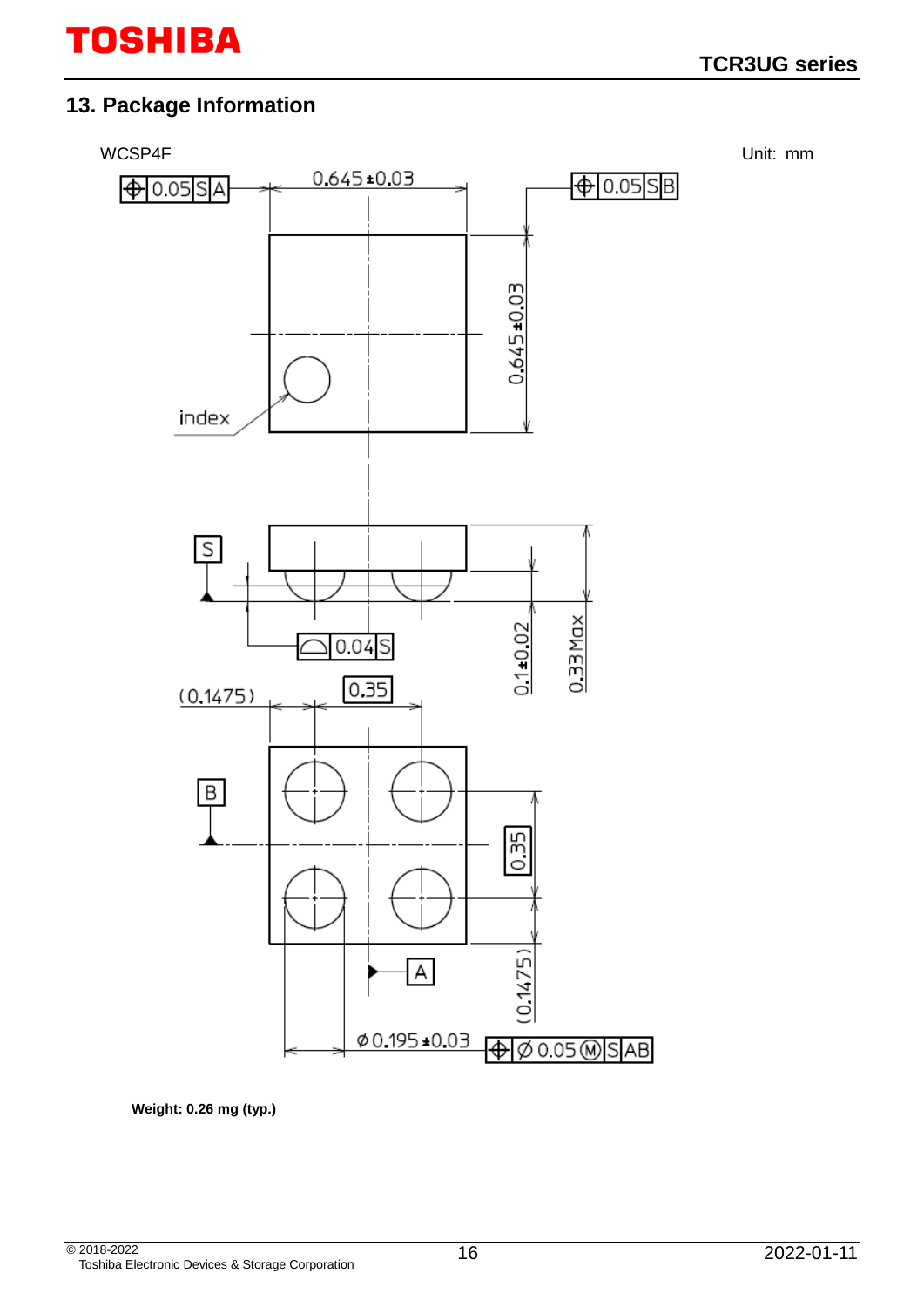### **Land pattern dimensions for reference only**

**Unit: mm**